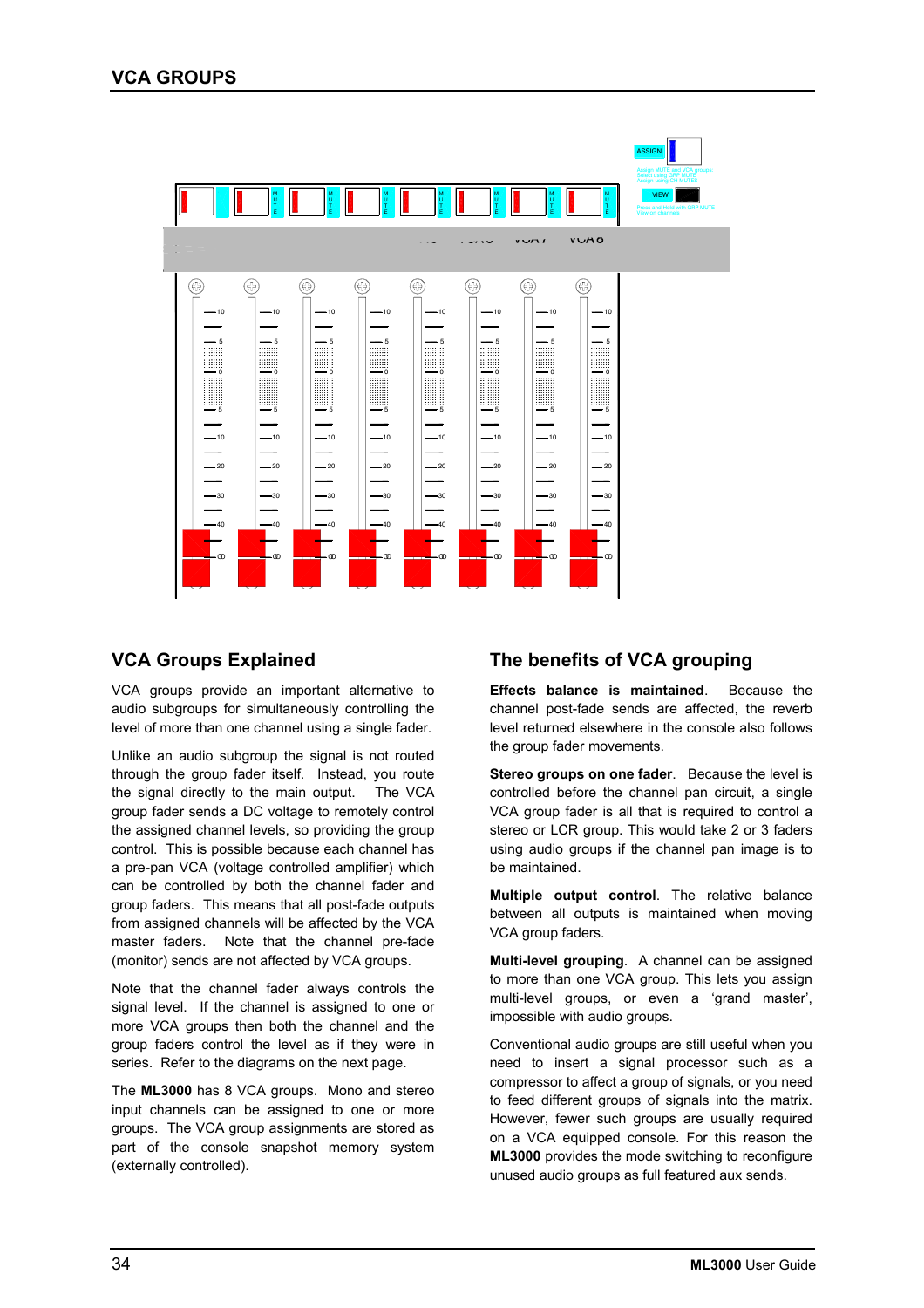## **Using VCA Groups**

Use audio groups where you want to insert group signal processing or send groups of signals to the matrix. Use VCA groups if you want grouped level control only.

Route the channels to the mix by pressing the MAIN MIX switch. Adjust the PAN and BLEND controls for the image required. Assign the channel to the required VCA group using method described on the next page. The channel GROUP ASSIGNED LEDs next to the faders light channels are assigned to one or more VCA groups. Once assigned, the group fader affects the channel level. Start with the group fader set to its nominal '0' position.

You can assign the channel to more than one group. Take for example a theatre musical production. Here, you may have stage microphones assigned to Group 1, radio mics to Group 2, and all microphones to Group 3. You may also have all channels assigned to Group 8 as a 'grand master' to control the overall volume. In this case, a radio microphone would be assigned to Groups 2, 3 and 8. Note that the VCA groups affect all channel post-fade sends such as effects and direct outputs but not the pre-fade monitors.



**MUTE**. This momentary action switch turns all assigned input channels on or off. It acts as a remote control for the mute switches on those channels. The channel pre-fade, post-mute sends are also affected. The mute switches on assigned channels light when the group is muted.

The switch also functions as the group select key when in ASSIGN mode.

The VCA group mute cannot be assigned to a mute group or snapshot memory. However, channels which have been muted by the group can be stored in the memories.

**VCA GROUP FADER**. The fader adjusts the level of all channels assigned to the group. The '0' position is referred to as the 'nominal' operating setting. At this position the channel levels are as marked on the channel faders. Any adjustment made to the group fader offsets the channel level by that amount. It is best to start with the group faders set to their '0' position.

At minimum position the fader shuts off all assigned channels. At maximum position it provides a further +10dB boost. Note that the maximum boost that may be applied to the channel VCA is +10dB regardless of how many group faders are assigned and set above '0'. It is best to work with the faders around '0' and avoid excessive boost.

The following diagrams illustrate the combined channel gain when assigning more than one VCA group. In this case the final gain is affected by the channel fader and three VCA groups.